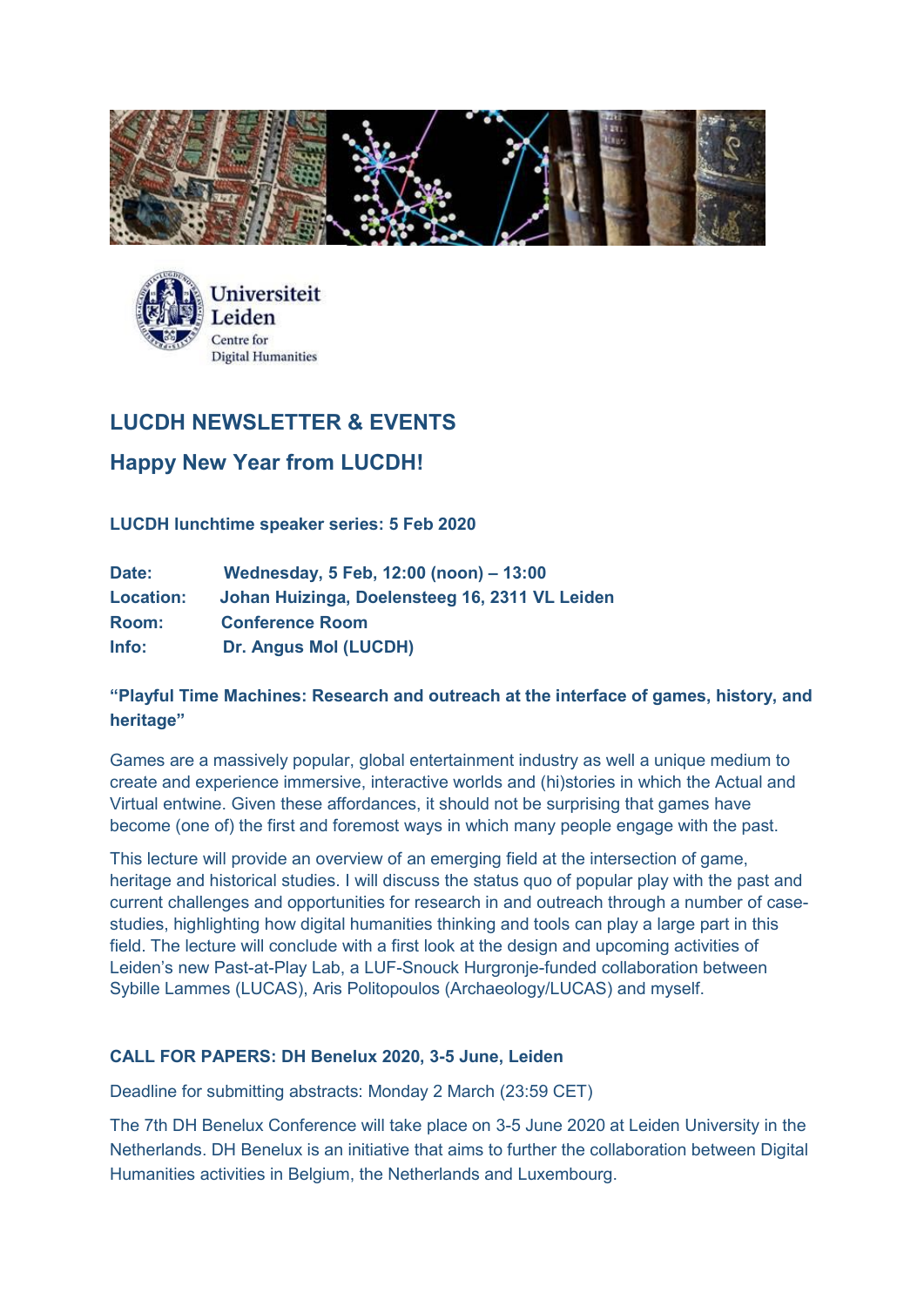The call is open to all colleagues working in the humanities, the (social) sciences and heritage sectors with an interest and enthusiasm in the application and use of digital technologies. Submissions are welcome from researchers at all career stages. We particularly encourage early stage researchers (MA/PhD students and postdoctoral researchers) to submit abstracts. In addition, we welcome humanities scholars, developers, computer and information scientists as well as librarians, archivists and museum curators. The conference has a primary focus on recent advances concerning research activities in the Benelux as well as data- or research projects related to Belgium, The Netherlands, and Luxembourg. However, proposals from outside the Benelux are strongly encouraged as well.

Full information at: [http://2020.dhbenelux.org/2020/01/10/call-for-papers-dh-benelux-2020-3-](http://2020.dhbenelux.org/2020/01/10/call-for-papers-dh-benelux-2020-3-5-june-leiden/) [5-june-leiden/](http://2020.dhbenelux.org/2020/01/10/call-for-papers-dh-benelux-2020-3-5-june-leiden/)

#### **OTHER NEWS:**

**2-DAY WORKSHOP: Invite for Data Carpentry Workshop, 3 & 4 Feb (9am - 5pm) in TU Delft Library Orange Room.**

The [4TU.Centre for Research Data](https://researchdata.4tu.nl/) in collaboration with the [TU Delft Data Stewards](https://www.tudelft.nl/en/library/current-topics/research-data-management/r/support/data-stewardship/contact/) is happy to invite you to the "Data Carpentry workshop for Social Sciences" at the TU Delft.

Dates: 3 and 4 of February 2020 (09:00 -17:00 hrs) Place: TU Delft Library - Orange Room, Prometheusplein 1, 2628 ZC

A Data Carpentry workshop aims to teach researchers basic concepts, skills, and tools for working with data so that they can get more done in less time, and with less pain. This workshop teaches data management and analysis for social science research including good practices for data organization in spreadsheets, reproducible data cleaning with OpenRefine, and data analysis and visualization in R. This is an introductory course, so you don't need to have any previous knowledge of the tools that will be presented at the workshop.

During the day we will alternate between tutorials and practical exercises to make sure you get the most out of this training.

Find a detailed program of the workshop here: [https://4turesearchdata](https://4turesearchdata-carpentries.github.io/2020-02-03-delft/)[carpentries.github.io/2020-02-03-delft/](https://4turesearchdata-carpentries.github.io/2020-02-03-delft/)

### **The workshop is free, but registration is required by emailing Alison Carter by January 23: [lucdh@hum.leidenuniv.nl](mailto:lucdh@hum.leidenuniv.nl) – only 5 spaces available!**

The following link gives full information, but please do not register via this link: [https://www.eventbrite.com/e/data-carpentry-workshop-for-social-sciences-tu-delft-3rd4th-of](https://urldefense.proofpoint.com/v2/url?u=https-3A__www.eventbrite.com_e_data-2Dcarpentry-2Dworkshop-2Dfor-2Dsocial-2Dsciences-2Dtu-2Ddelft-2D3rd4th-2Dof-2Dfebruary-2Dtickets-2D88669818815&d=DwMGaQ&c=XYzUhXBD2cD-CornpT4QE19xOJBbRy-TBPLK0X9U2o8&r=1WvTW1368gqUCJXzUBtJfcKj7nTm_kfD1VajEg8x7TQ&m=6cB3UfdUqP4Hkf9YAMgZ-oQ7U0qEFgqvsqpZ2zDjUP4&s=1fmcWt-uiCc6li6oDRfW_P0-9O8PcKOuGbd27iw3fJw&e=)[february-tickets-88669818815](https://urldefense.proofpoint.com/v2/url?u=https-3A__www.eventbrite.com_e_data-2Dcarpentry-2Dworkshop-2Dfor-2Dsocial-2Dsciences-2Dtu-2Ddelft-2D3rd4th-2Dof-2Dfebruary-2Dtickets-2D88669818815&d=DwMGaQ&c=XYzUhXBD2cD-CornpT4QE19xOJBbRy-TBPLK0X9U2o8&r=1WvTW1368gqUCJXzUBtJfcKj7nTm_kfD1VajEg8x7TQ&m=6cB3UfdUqP4Hkf9YAMgZ-oQ7U0qEFgqvsqpZ2zDjUP4&s=1fmcWt-uiCc6li6oDRfW_P0-9O8PcKOuGbd27iw3fJw&e=)